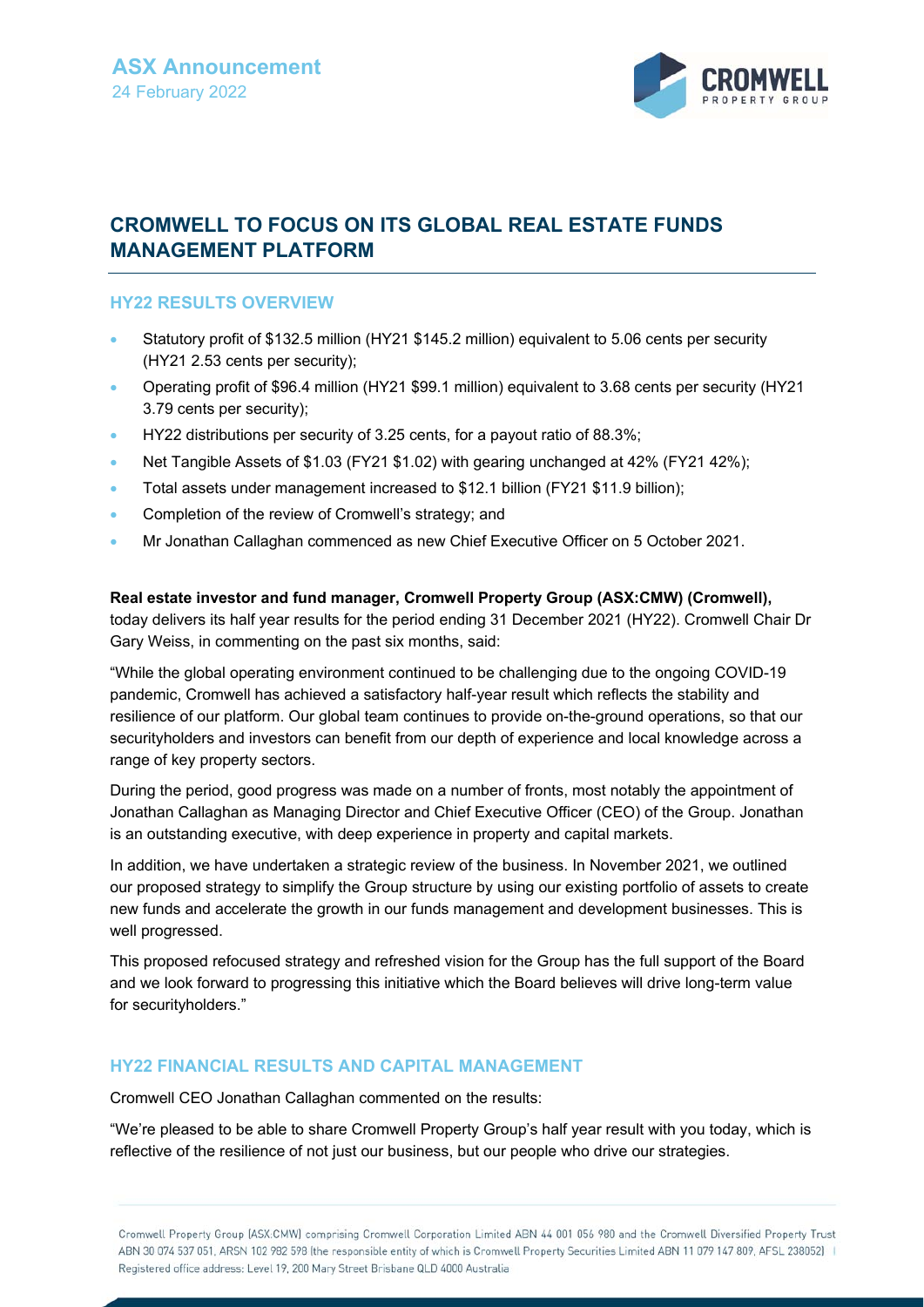

Cromwell Property Group (ASX:CMW) **ASX Announcement** 24 February 2022

"We have a clear vision to build a simplified and more capital efficient model, with a strategic emphasis on the major opportunities to grow our global funds and asset management business.

"It's this refocused approach that will guide our future priorities and deliver value for securityholders," he said.

"In the near term, this will include the launch of various new initiatives including an externally managed real estate investment trust (REIT) listed on the ASX, the sale of non-core assets and the continued focus on the launch and marketing of new funds in Europe and via our retail funds business. We have also introduced a programme of initiatives which aim to retain our valuable people and attract new talent to the business to underpin the strategy," he concluded.

Cromwell reports HY22 statutory profit of \$132.5 million (HY21 \$145.2 million), equivalent to 5.06 cents per security, an 8.7% reduction due to higher tax expense during the period.

HY22 underlying profit of \$96.4 million, equivalent to 3.68 cents per security, was down 2.7% (HY21 \$99.1 million) due to the sale of non-core assets and impacts of new gross leasing deals at HQ North, Fortitude Valley QLD (HQ North). Positively, the underlying profit of \$96.4 million is an increase of 3.5% on the prior six months.

Gearing remained stable at 42%. Cromwell expects gearing to reduce to the lower end of its target range of 30% - 40% upon the sale of identified non-core assets and the close of fund initiatives in Italy and Poland. In the meantime, Cromwell's strong cashflow, liquidity and headroom to covenants provide it with both time and flexibility to execute on these initiatives.

Cromwell's average interest rate remains relatively low, at 2.3%, with weighted average debt maturity of just under three years. The company maintains a strong Interest Coverage Ratio (ICR) of 6.6x.

The convertible bond has an investor put option date of 1 August 2022. Given the current market conditions, there is a heightened probability this put could be exercised. Cromwell holds sufficient liquidity to manage such an event.

#### **INVESTMENT PORTFOLIO**

- Investment portfolio consists of 17 Australian office assets valued at \$3.1 billion (up \$57.5 million from June 2021);
- Increase in Net Tangible Assets (NTA) to \$1.03 (FY21 \$1.02);
- Investment portfolio profit of \$72.7 million (HY21 \$75.3 million); and
- Strong income fundamentals with Government tenants accounting for 47.8% rental income.

This portfolio has a strong weighting to Government and listed tenants. Property valuations increased to \$3.1 billion for the half year and this also contributed to an increase in NTA to \$1.03 (FY21 \$1.02).

Cromwell's investment portfolio profit was \$72.7 million, down 3.5% (HY21 \$75.3 million) due to the sale of non-core assets and impacts of new gross leasing deals at HQ North.

The investment portfolio recorded a decrease in like-for-like net operating income of 3.92%, has 93.0% portfolio occupancy and a long weighted average lease expiry (WALE) of 5.85 years, with no material lease expiries for the next three years. The weighted average capitalisation rate (WACR) of 5.3% tightened compared to 5.4% at 30 June 2021.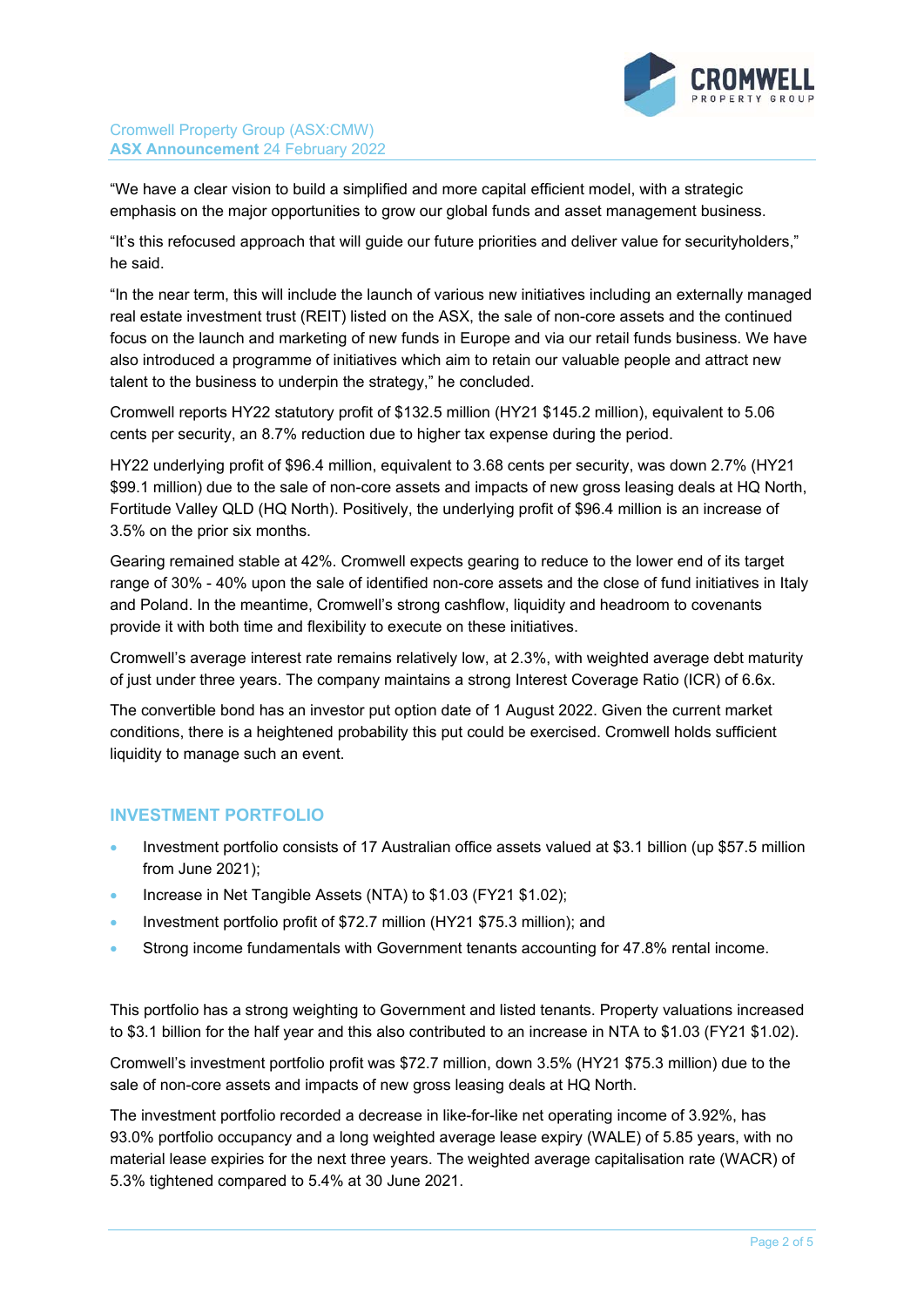

The Australian investment portfolio continues to be heavily weighted to Government tenants, with rent collections largely unimpacted by COVID-19 during the half.

### **FUND AND ASSET MANAGEMENT**

- Fund and asset management profit of \$22.7 million (HY21 \$22.8 million);
- Total third party funds under management (FUM) increased to \$7.8 billion (FY21 \$7.6 billion);
- European FUM steady at \$5.1 billion (FY21 \$5.1 billion);
- Australian and New Zealand FUM of \$2.7 billion;
- Appointment of Brett Hinton to newly created role of Head of Funds Management Australia and Peta Tilse as new Head of Retail Funds Management; and
- Robust development pipeline of 34 opportunities across 10 countries.

Cromwell's fund and asset management activities delivered profit of \$22.7 million for the period (HY21 \$22.8 million). The prior period included a \$9.7 million performance fee for the rollover of the Cromwell Property Trust 12. Exclusive of all performance fees, the current half year segment profit for funds management in Australia and Europe was a 44% increase over the prior period.

Overall, funds under management grew by 4.3% to \$7.8 billion, up from \$7.6 billion in FY21.

Funds under management in the European business is \$5.1 billion, with a series of new initiatives underway to accelerate this platform in 2022 and beyond, now that Cromwell has stabilised its portfolio ready for the launch of new funds CPRF, CELF and the company's Wooden Building Fund.

Retails funds grew during the period to \$2.6 billion (FY21 \$2.4 billion) including continued strong inflows into the Cromwell Direct Property Fund (DPF), which during the half acquired 100 Creek Street in Brisbane for \$184.7 million while completing the sale of Bunnings, Munno Para West SA for \$48.8 million.

In New Zealand, Oyster Property Group (50% interest) assets under management grew by NZ\$100 million to NZ\$2.2 billion (FY21 NZ\$2.1 billion). This includes continued growth in Cromwell's share of operating profit to \$0.9 million (HY21 \$0.7 million) and a half-year dividend of NZ\$2.5 million (HY21 NZ\$2.0 million).

#### **CO-INVESTMENTS**

- Co-investment segment profit of \$28.4 million (HY21 \$24.0 million);
- Stabilised portfolio ready for launch of new funds: Cromwell Polish Retail Fund (CPRF), Cromwell European Logistics Fund (CELF) and Wooden Building Fund; and
- Advisers have been appointed for the sale of Cromwell's investment in LDK Seniors Living, process ongoing.

Cromwell's co-investments recorded profit of \$28.4 million for the half, an increase of 18.3% from HY21 (\$24.0 million). This includes:

 A \$21.6 million share of operating profit (HY21 \$22.5 million) in respect to Cromwell's 28% equity accounted share of Cromwell European REIT (CEREIT), with this stake valued at \$617.3 million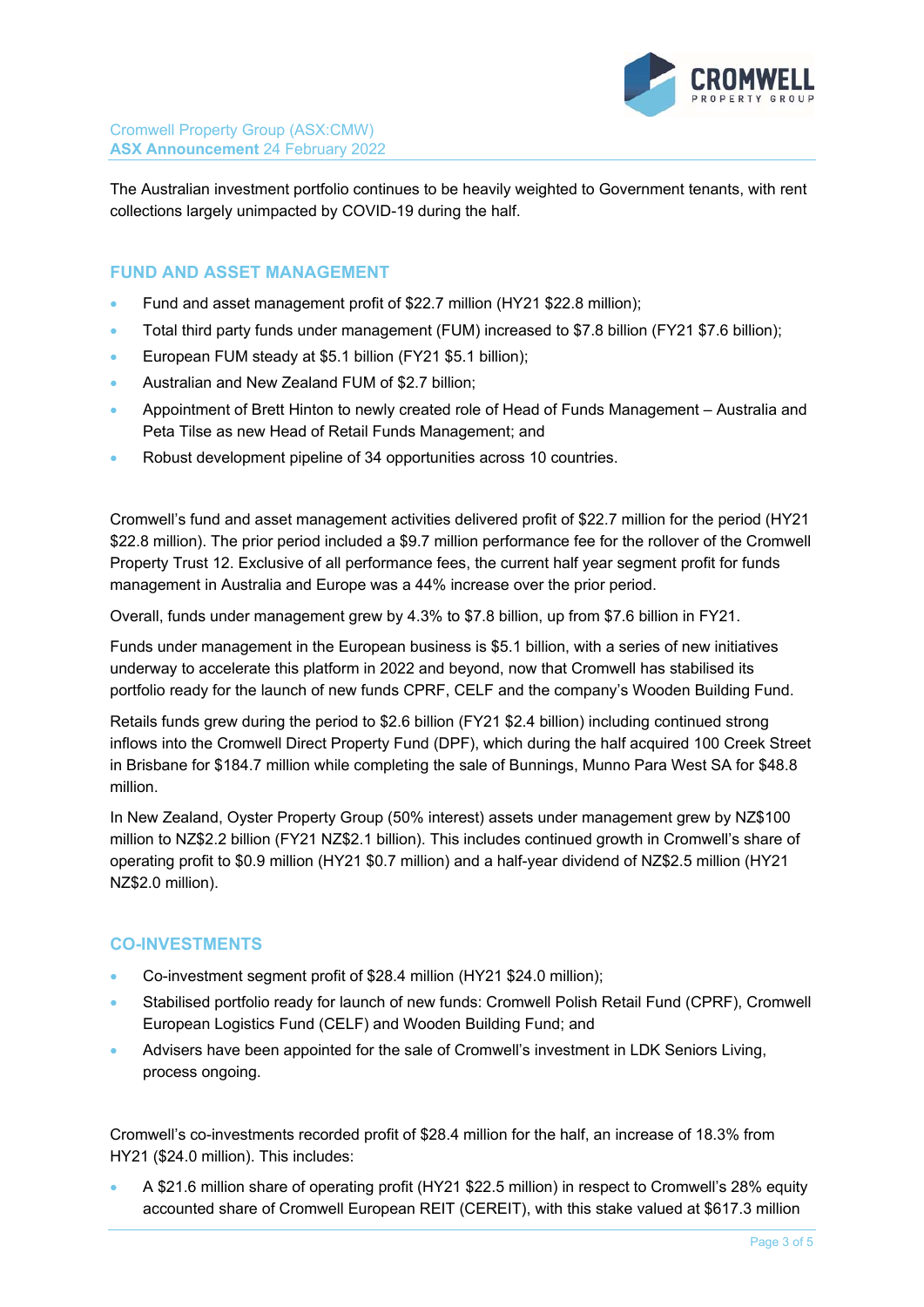

as of 31 December 2021. CEREIT continues to pivot its portfolio weighting from office assets to logistic assets. Property portfolio valuations increased €52.0 million y-o-y (before taking into account capital expenditure) with minimal impact to rent collections on the back of fewer COVID-19 lockdowns in Europe, a 95.0% occupancy rate and new and renewed leases of 12.2% of the portfolio (by Net Lettable Area or NLA);

- A 5.1% increase to \$90.7 million for the Italian logistics portfolio which continues to be stable throughout COVID-19; and
- All six of the 100.0% owned Cromwell Polish Retail Fund properties were independently valued at 31 December 2021, resultant valuations reflected a resilience through COVID-19, with improving footfall and strong rent collection of 91%.

Cromwell has 34 development opportunities in the pipeline across 10 countries which is expected to underpin a growing contribution to fund and asset management profit from development fees.

## **GROUP STRATEGY UPDATE**

Following the Board renewal in early 2021 and subsequent appointment of the new CEO, Cromwell commenced a review of its strategy, announcing the intention to explore the establishment of a separately listed, Cromwell-managed, portfolio of high-quality Australian office assets as part of a transition to a Global Real Estate Funds Management model.

Cromwell is well progressed in establishing the new REIT (subject to board, regulatory and securityholder approvals) in which Cromwell will own a substantial stake alongside Cromwell securityholders who will receive scrip in the new listed entity.

Regulatory approvals are progressing for the externally managed REIT, which will include a material portfolio of existing Cromwell office assets and feature a new majority independent Board. A Chair and a Fund Manager, who will bring a wealth of expertise, vision and capability, have already been identified.

Further details for the new REIT will be announced at launch, which is expected to be later this financial year (subject to prevailing market conditions).

"Central to our future strategy is the aim for Cromwell to transition to a capital light funds management business model," Mr Callaghan said.

"The new externally managed REIT is the first step in furthering this strategic ambition, while giving investors the option to invest in two different vehicles with different risk return and growth profiles."

The new REIT will form part of Cromwell's broader review of strategy, which identified four key priorities: to simplify the business, to build on its existing funds management platform in Europe and Australia, to grow capital partner relationships and to increase its focus on culture and people.

"We are confident our focus on delivering on these key strategic priorities, and the creation of the new REIT, will deliver further value for securityholders and provide a stable platform for long term growth," Mr Callaghan added.